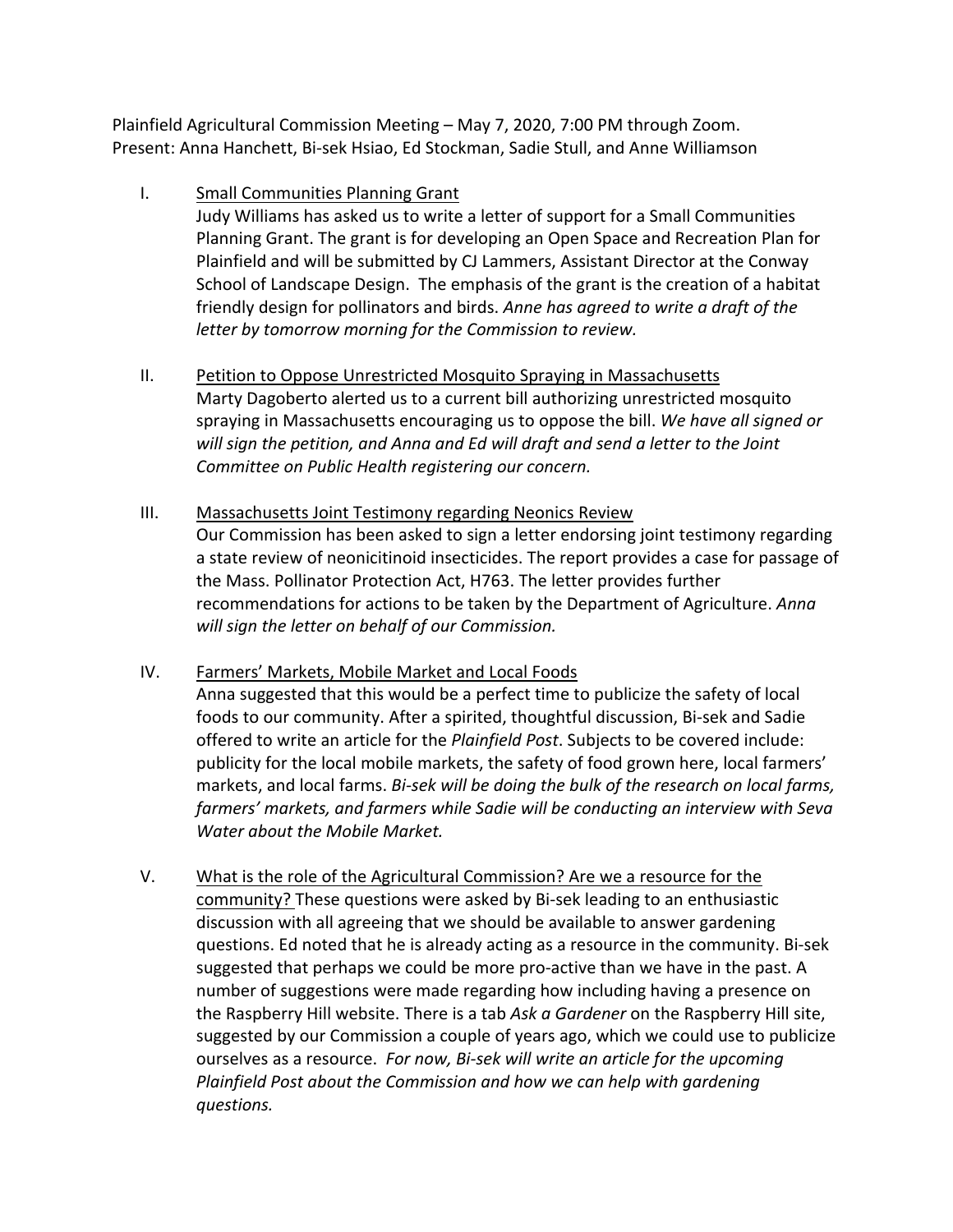Tuesday, May 12<sup>th</sup> at 4:00 PM is the deadline for the next *Plainfield Post.* 

## VI. Small Pollinator Garden at the Post Office

We need to begin our Spring work on the garden soon. Bi-sek offered to help. We agreed that a small flowering tree (perhaps something small in the cherry/prunus family) planted in the north end would be appropriate. Funds are available in our budget. Anna will check with the Plainfield Tree Alliance for agreement; Anna will also check with Paula at the town hall to see how much money we have.

## VII. Compost

The evening's discussion ended with compost. The *Raspberry Hill* gardens are in sore need of it. There is none to be found these days. This led to a discussion of how we might create a town compost facility and/or educate our community on how households could be making compost. Sadie and Bi-sek will be talking about prospects and process before the next meeting, possibly joined by Anna. We will use the Post to publicize the compost project when it is formulated as well as other means of communication. More discussion will follow at our next meeting

## VIII. Next Meeting

There was a unanimous decision to meet on the first Thursday of June – June  $4<sup>th</sup>$ .

Meeting adjourned at 8:15 PM Respectfully submitted by Anne Williamson

# Addenda to Minutes: Letter supporting small communities planning

May 8, 2020

Nathaniel Thomas RE: ENV 20 DCS 07 - Small Communities Executive Office of Energy and Environmental Affairs 100 Cambridge Street - Suite 900 Boston, MA 02114

RE: #BD-20-1042-ENV-ENV01-46447

Dear Mr. Thomas: 

We, the members of the Plainfield Agricultural Commission, are writing to support the submission of a Small Communities Planning Grant for the Town of Plainfield, MA. This grant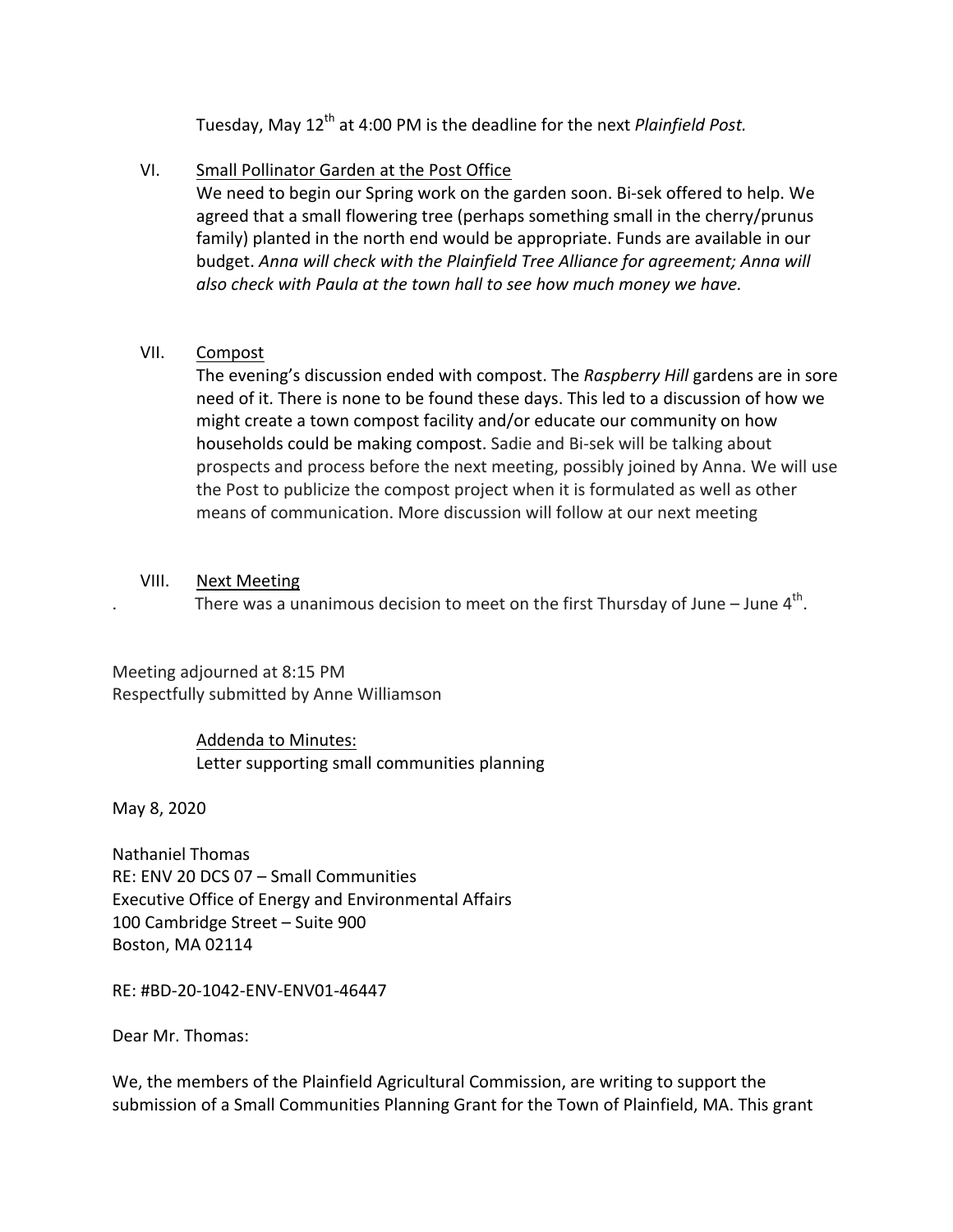will be used to update our Open Space and Recreation Plan. The Project Manager, Judy Williams, is Chair of our Conservation Commission, and we as individuals and as a commission work regularly with her on town projects.

Most importantly, members of our commission, Judy Williams, and many other community members have assisted in forming a Plainfield Tree Alliance. This active non-profit was formed in April 2018 as a response to the removal of approximately 1000 trees by EverSource, our electricity provider. The organization has tasked itself with "inventorying, replacing, and maintaining street trees with an eye to creating a resilient, beautiful, and pollinator friendly landscape". This planning grant fits perfectly into what we are already doing. Having a plan for the work we hope to do is a necessary first step.

Additionally, Plainfield is imbued with community spirit. It is also situated in a potential natural preserve for native pollinators and birds. Once abundant, populations of native insects and birds in our Massachusetts hill towns show a steep decline. This project aims at mitigating this loss. The plan for our open space will encourage community members to come together to replace street trees with pollinator friendly trees and shrubs. The resulting planting from this plan will showcase the importance of a resilient landscape in this time of environmental crises.

In sum, not only do the members of this Agricultural Commission strongly support this application, we will assist in all ways possible to create the landscape resulting from the plan. Thank you for your attention to this submission for a Small Communities Planning grant.

Members of the Plainfield Agriculture Commission,

Anna Hanchett, Chair – anna@mandafarm.com, 25 Pleasant St., Plainfield, MA 01070 Bi-sek Hsiao Ed Stockman Sadie Stull Anne Williamson

#### Arborvirus letter sent from our Agricultural Commission

Senator Joanne M. Comerford, Chair Joint Committee on Public Health 24 Beacon Street, Room 413-C Boston, MA 02133

RE: PUBLIC HEALTH TESTIMONY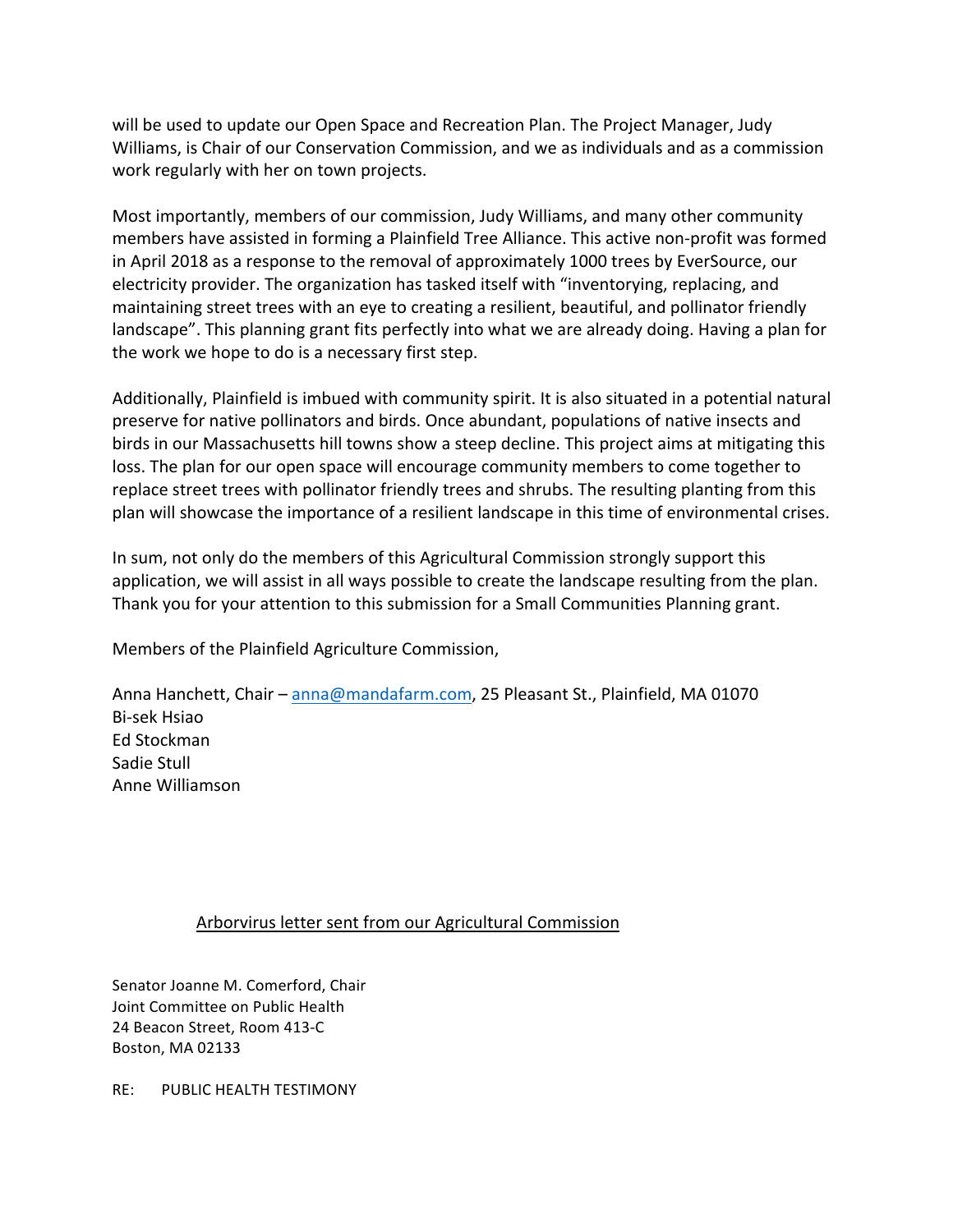Opposition to H.4650 "An Act to Mitigate Arbovirus in the Commonwealth"

Dear Senator Comerford:

We, the members of the Plainfield Agricultural Commission, oppose H.4650 "An Act to Mitigate Arbovirus in the Commonwealth" as written. The lack of oversight and limitations is dangerous and frightening. If passed as written this law could return us to the past when chemicals were used indiscriminately with disastrous results on environmental and human health. We have allowed many chemicals more recently developed to be widely used with few limitations. The damaging effects are only now being recognized and their deleterious results have devastated the environment. We cannot make the mistake of unfettered usage yet again. This law could change our environment for decades and set a precedent for yet more unrestricted use of dangerous chemicals.

- 1. It gives no parameters for frequency, amount, or geographical area as guidelines for the spraying. Apparently the only person needed to give permission and direction for spraying is the Commissioner of Public Health. It does not mandate consultation with a variety of experts nor important departments of the state or localities whose purview would be affected by spraying. And there is no mandated time for review of the effect or necessity of the spraying, nor renewal date.
- 2. The existing Pesticide Control Act is already quite lenient. (It does not prohibit the use of some of our most dangerous chemicals such as neonicotinoids, glyphosate, and 2-4D.) The proposed legislation would apparently give the Commissioner authority to allow all sorts of chemicals, even those now prohibited by the Pesticide Control Act, to be used in unknown quantities without oversight of the effects on people or the environment.
- 3. We in Plainfield have already experienced the adverse effects of the lack of notification of proposed aerial spraying when the substance is not restricted. Some of our residents experienced serious health effects when they were not prepared to leave their homes during spraying of an adjacent field.
- 4. This bill gives no opportunity for anyone, especially farmers whose whole operation could be contaminated, to object to the spraying. There is no provision for exclusion zones, public comment, anything. This is an exceedingly dangerous precedent to set.
- 5. We in Plainfield have been working as a town to enhance pollinator habitat. This uncontrolled spraying could negate our efforts. These sprays would also be harmful to all other parts of the environment from food sources for other species to water, soil, and air quality. With the precipitous drop in keystone insect and bird populations in the last decades, in no small part due to pesticide use, this is the worst time for introduction of such an imprecise bill.
- 6. "A aegypti, the principal vector [of arboviruses], is mainly found in the tropics and subtropics... Overcrowding facilitates transmission via urban aedes mosquitoes, further compounded by man-made larval habitats, suggesting that the unprecedented urbanization in tropical low-income countries in the past 50 years is the principal driver of *A aegypti*-borne diseases." [The Lancet, journal of Infectious Diseases, 2017] This would indicate that spraying, if done, should be in selected places where mosquitoes breed, and testing should be done prior to spraying to see if the virus is present in those mosquito populations. Blanket spraying of all areas of the state, which would apparently be allowed under this bill, could cause